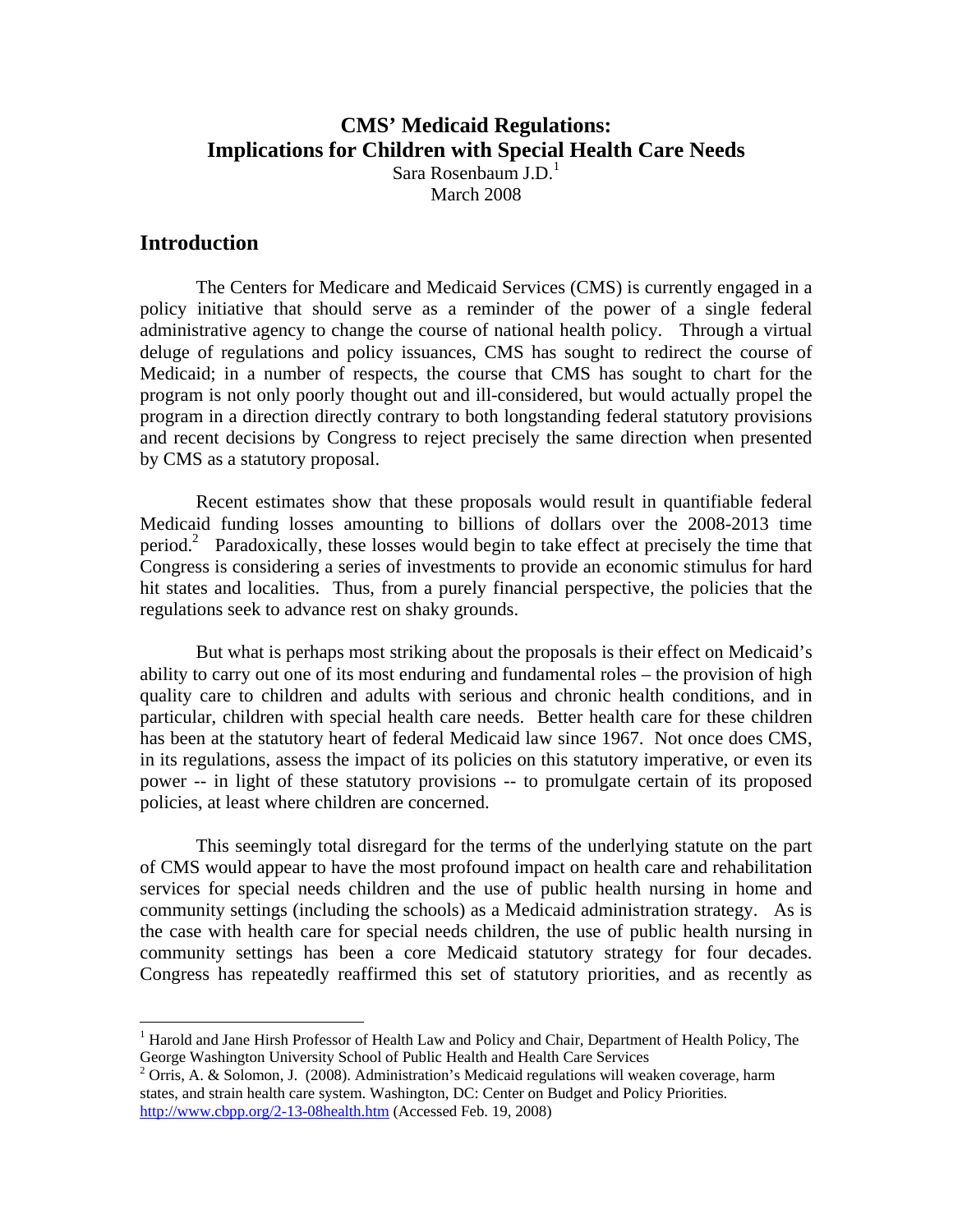$\overline{a}$ 

2006, it rejected alterations in Medicaid's child health component that had been sought by CMS.

Furthermore, while the regulations pose a direct threat to programs and services for children of any age, and whose special needs arise from any cause, the most endangered group of children may be those who were born prematurely and at very low birthweight, and who may require both immediate and ongoing services throughout their lives as a means of achieving maximum rehabilitation from birth injury.<sup>3</sup> It is these children for whom public health nursing –in homes, schools, and communities -- has played an especially strong role in the history of federal and state Medicaid administration. It is in this context that CMS' effort to redefine what constitutes federally permissible Medicaid health care and program administration expenditures not only draws no support from the statute itself, but directly contravenes federal law in numerous respects. For this reason it is perhaps not surprising that not once does CMS explain in its regulations and guidance how its actions are justified under the EPSDT provisions of federal Medicaid law.

This policy brief focuses on CMS' regulatory changes in the context of health care and patient and family supports for children with special health care needs. For purposes of longstanding Medicaid policy, special needs children are defined not by their nominal family income, but by their diminished health status and a level of health care need that is substantial enough to threaten the economic stability of all but the wealthiest families. The brief then describes and examines the implications of recent CMS regulations and directives.

# **Who Are Special Needs Children and What Is the Role of Comprehensive Health Insurance?**

Depending on how their surveys are designed and administered, leading researchers estimate that between 13 and 18 percent of all children experience one or more special health care needs. The lower bound estimate uses a definition of special need that is tied to specific types of activity limitations.<sup>4</sup> The upper bound estimate uses the broader definition found in the Title V Maternal and Child Health Services Block Grant program for children with special health care needs (so renamed in 1981 from its former name, the crippled children's program). This broader definition of children with special health care needs (CSHCN) focuses on having a chronic physical, developmental, behavioral or emotional condition, as well as a need for health and related services of a type and amount beyond that required by children generally.<sup>5</sup>

 $3$  Wang, C.J. (2008). Population-based assessments of opthalmologic and audiologic follow-up in children with low birth weight enrolled in Medicaid: A quality of care study. *Pediatrics* 2(121), e278-e285. 4

<sup>&</sup>lt;sup>4</sup> Van Dyke P., et. al. (2004). Prevalence and characteristics of children with special health care needs. *Arch. Ped. & Adol. Medicine* 158 (9), 884-891.

Newacheck, P. et. al. (2000). Access to health care for children with special health care needs. *Pediatrics*  105(4), 760-769.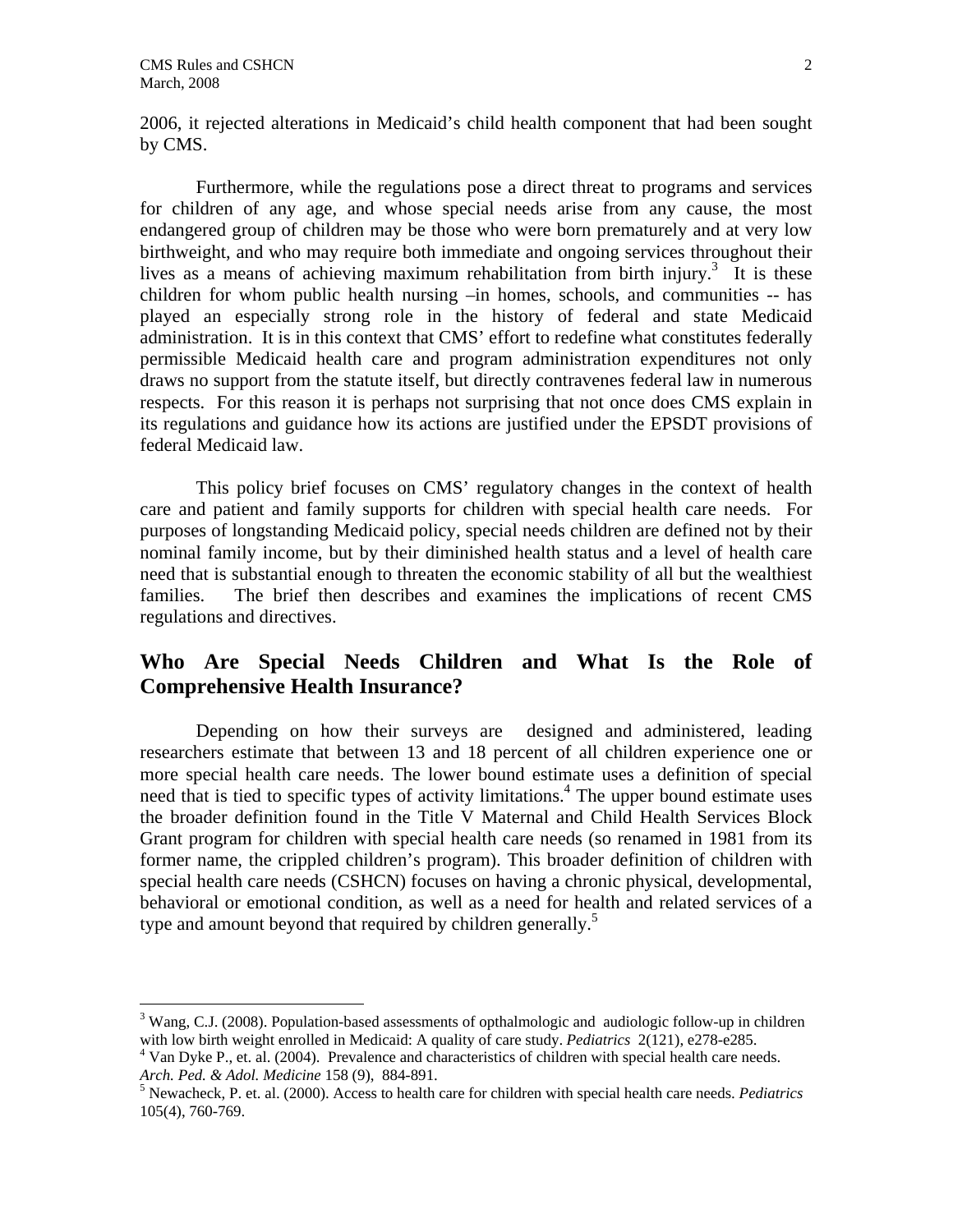Regardless of the definition used, special needs prevalence estimates hold across all income groups. That is, the proportion of special needs children does not appear to decline as family income rises. <sup>6</sup> Similarly, rising family income reduces, but by no means eliminates, the likelihood that families of special needs children will report unmet needs for their children and access barriers.

Health insurance is essential for all children, but particularly so in the case of children with special needs. Among children with special needs, an analysis from the 1994-1995 National Health Interview Survey showed that nearly 30 percent (29.1 percent) of special needs children at that time relied on public insurance only and that another 3.5 percent relied on a combination of public and private health insurance.<sup>7</sup> Not surprisingly, reliance on public insurance was far higher among special needs children living in low income families. Even at higher family income levels, as shown in **Table 1,**  approximately one in 11 special needs children rely on public health insurance.

| <b>Children</b> | <b>Health Insurance Status (%)</b> |              |             |               |           |
|-----------------|------------------------------------|--------------|-------------|---------------|-----------|
|                 | Any                                | Private only | Public only | Public<br>and | No        |
|                 | insurance                          |              |             | private       | insurance |
| All children    | 88.8                               | 56.2         | 29.1        | 3.5           | 11.2      |
| $<$ 100% FPL    | 83.3                               | 10.2         | 68.5        | 4.5           | 16.7      |
| 100%-199%       | 81.9                               | 49.7         | 28.3        | 3.9           | 18.1      |
| <b>FPL</b>      |                                    |              |             |               |           |
| $200\%$ FPL +   | 96.9                               | 87.6         | 5.8         | 2.6           | 4.1       |

### **Table 1 Health Insurance Coverage Among Children with Special Health Care Needs**

Source: Newacheck et. al.

Special need children studies also show that higher nominal family income may mitigate, but by no means eliminates, the risk for unmet needs and health care barriers, as shown in **Table 2**. Indeed, government research studies published by senior officials in the United States Department of Health and Human Services offer evidence of the limited relief that moderate family income actually provides when a child is a special needs child.

 6 Prevalence and characteristics, op. cit. Table 1.

 $^7$  Access to care, op. cit. Table 1.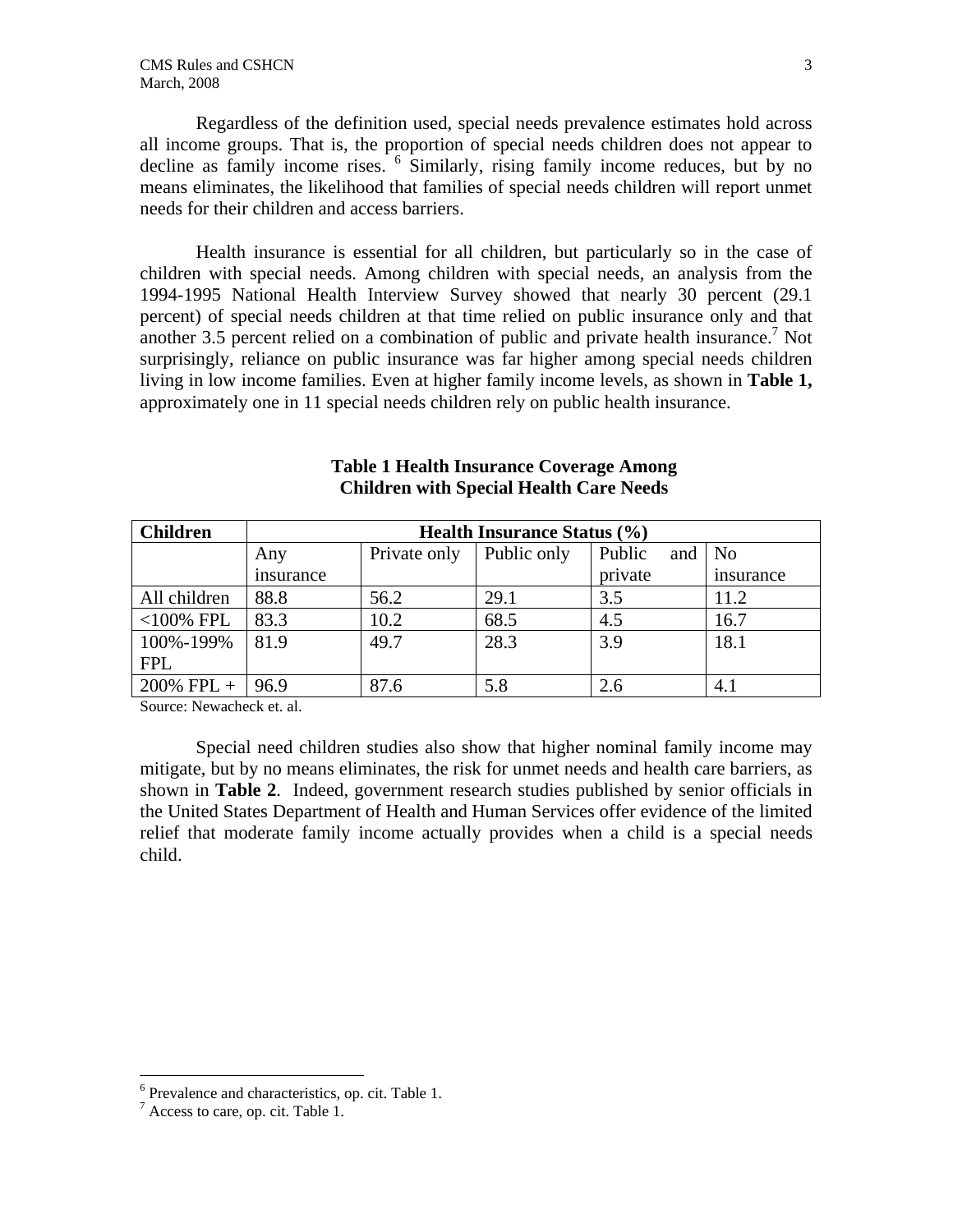| Children  | Any      | Any      | Child had | Child had | Difficulty | Lacks one    |
|-----------|----------|----------|-----------|-----------|------------|--------------|
| by family | unmet    | unmet    | no usual  | no        | receiving  | or more      |
| income    | need for | need for | source of | personal  | referrals  | satisfaction |
|           | specific | family   | care      | physician | <b>or</b>  | measures     |
|           | care     | support  |           | or nurse  | specialty  | associated   |
|           | services | services |           |           | care       | with         |
|           |          |          |           |           |            | family       |
|           |          |          |           |           |            | centered     |
|           |          |          |           |           |            | care         |
| $0-99$    | 31.6     | 8.2      | 8.2       | 17.9      | 33.3       | 50,4         |
| 100-199   | 26.8     | 6.8      | 8.0       | 13.1      | 25.6       | 38.1         |
| 200-399   | 14.6     | 5.2      | 7.1       | 8.2       | 19.0       | 29.8         |
| $400+$    | 8.6      | 2.8      | 6.4       | 8.1       | 18.2       | 25.3         |

| <b>Table 2. Unmet Health Needs Among</b>       |  |
|------------------------------------------------|--|
| <b>Special Needs Children by Family Income</b> |  |

Source: Van Dyke et. al.

Health insurance coverage makes an enormous difference for special needs children. Parents of insured special needs children are significantly less likely to report that their children are without a usual source of care, lack a regular clinician or afterhours coverage, or that they are dissatisfied with one or more aspects of their care.<sup>8</sup> Whereas 79.2 percent of parents of uninsured children with special needs report having a regular source of care, that figure rises to 97.6 percent and 95.3 percent, respectively, in the case of privately insured and publicly insured children.<sup>9</sup> Nearly one in five parents of uninsured children with special needs report delaying health care because of cost, while reported delays decline to 4.3 percent in the case of privately insured children and 3.5 percent in the case of publicly insured children.<sup>10</sup> Families at all income levels report barriers related to the cost of coverage (more than 74 percent of respondents) and inability to obtain coverage because of health problems (slightly more than one percent of respondents). $^{11}$ 

Since these special needs studies were conducted, there are reasons to assume that the proportion of special needs children with private health insurance coverage has declined, given the general erosion in private health insurance coverage shown in **Figure 1.** 

<u>.</u>

<sup>8</sup> Id. Table 2.

 $^9$  Id.

 $10$  Id. Table 4.

 $11$  Id. 764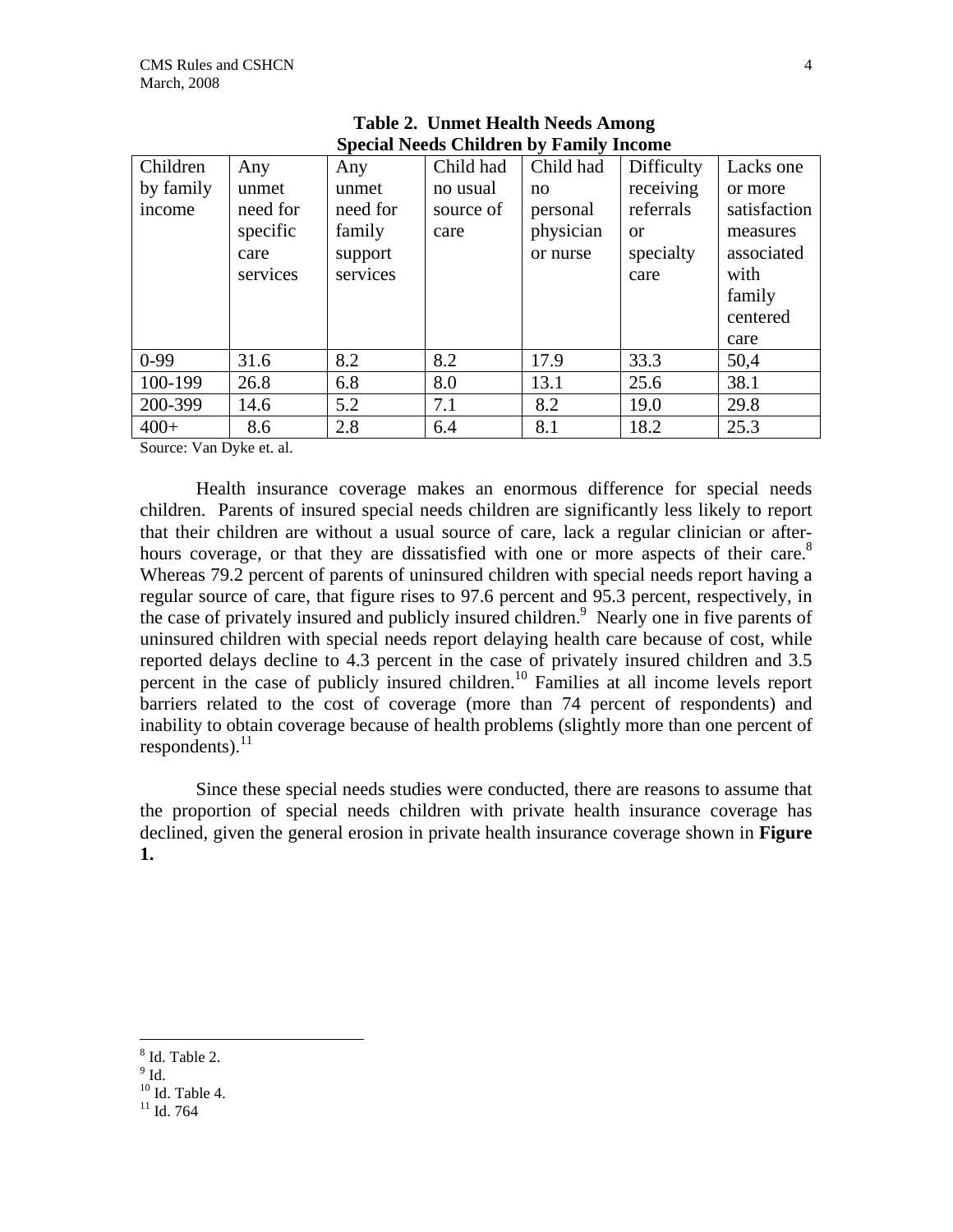| <b>Insurance Coverage</b> |                  |                 |                                      |  |
|---------------------------|------------------|-----------------|--------------------------------------|--|
|                           | <b>UNINSURED</b> | <b>MEDICAID</b> | <b>JOB BASED</b><br><b>INSURANCE</b> |  |
| 2006                      | 15.83%           | 12.90%          | 59.68%                               |  |
| 2005                      | 15.25%           | 12.97%          | 60.21%                               |  |
| 2004                      | 14.94%           | 13.04%          | 60.53%                               |  |
| 2003                      | 15.60%           | 12.37%          | 60.36%                               |  |
| 2002                      | 15.24%           | 11.63%          | 61.31%                               |  |
| 2001                      | 14.61%           | 11.20%          | 62.59%                               |  |
| 2000                      | 13.99%           | 10.35%          | 64.11%                               |  |

# **Figure 1. Changes in Job Based Health Insurance and Medicaid 2000-2006**

Indeed, as shown in **Figure 2,** as of 2005, 52 percent of all children with family incomes at or below twice the federal poverty level were enrolled in public health insurance, and only 25 percent had employer-sponsored coverage.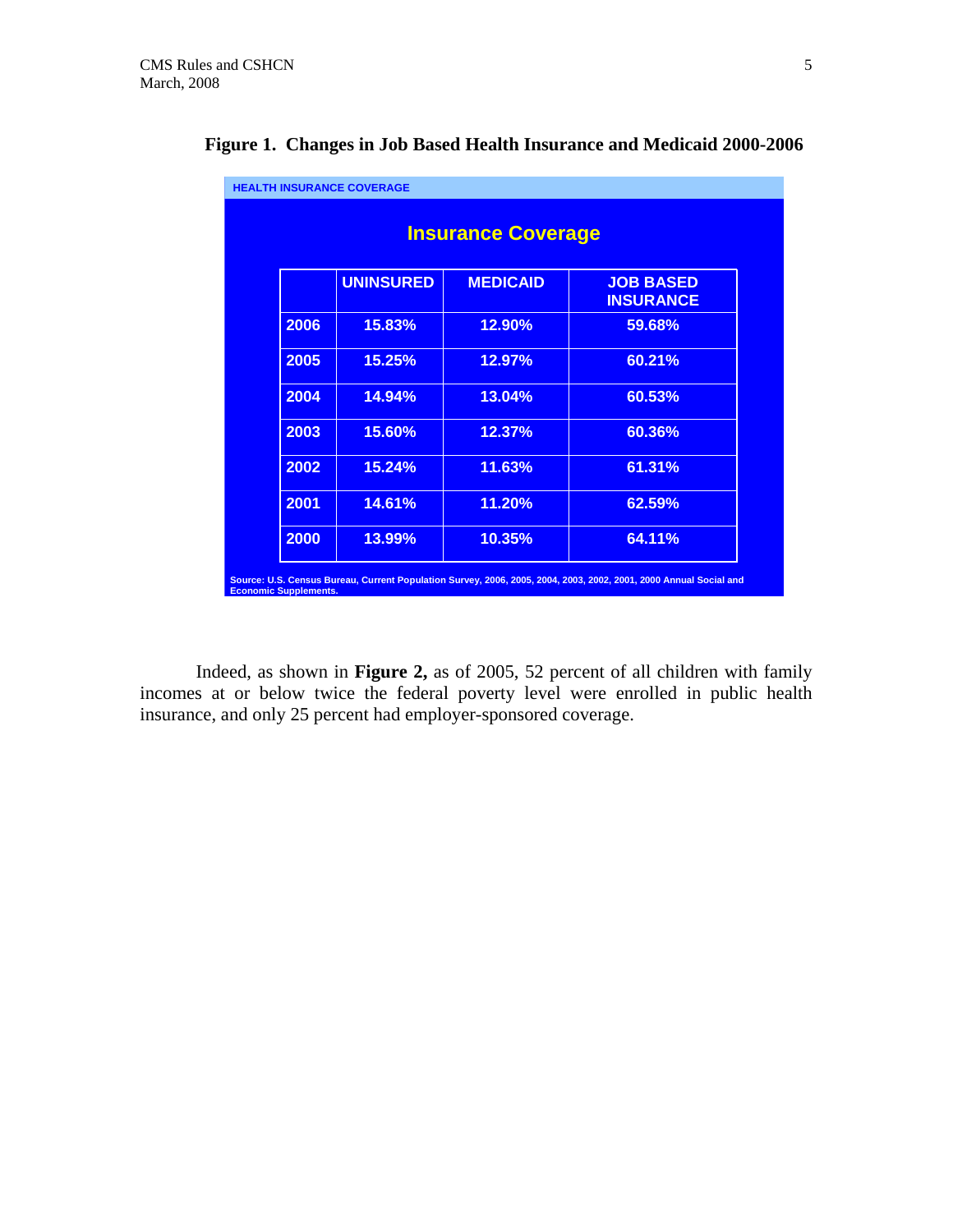

Taken together, these statistics underscore the high reliance among special needs children on public health insurance, either as a primary source of coverage or as a means of supplementing limited private health insurance benefits. The evidence also shows that even children from families with moderate incomes report cost-related barriers to private coverage as well as exclusion from the commercial health insurance market for health related reasons.

# **How Medicaid and SCHIP Work to Promote Health Care for Special Needs Children**

 Medicaid and SCHIP work in three powerful ways to assist children with special needs. First, the programs make health insurance available to special needs children who, because of family income or health conditions, are either completely uninsured, or (in the case of Medicaid, which by law can "wrap around" or supplement private coverage) seriously under-insured in relation to their health care needs. Second, Medicaid and SCHIP – and particularly Medicaid – provide comprehensive health care coverage for potentially disabling conditions. Third, federal Medicaid law contains specific requirements whose purpose is to ensure that state Medicaid agencies not only pay for care, but provide administrative care management in concert with other public agencies (particularly state Title V maternal and child health agencies and schools), that will ensure that children actually get the care they need.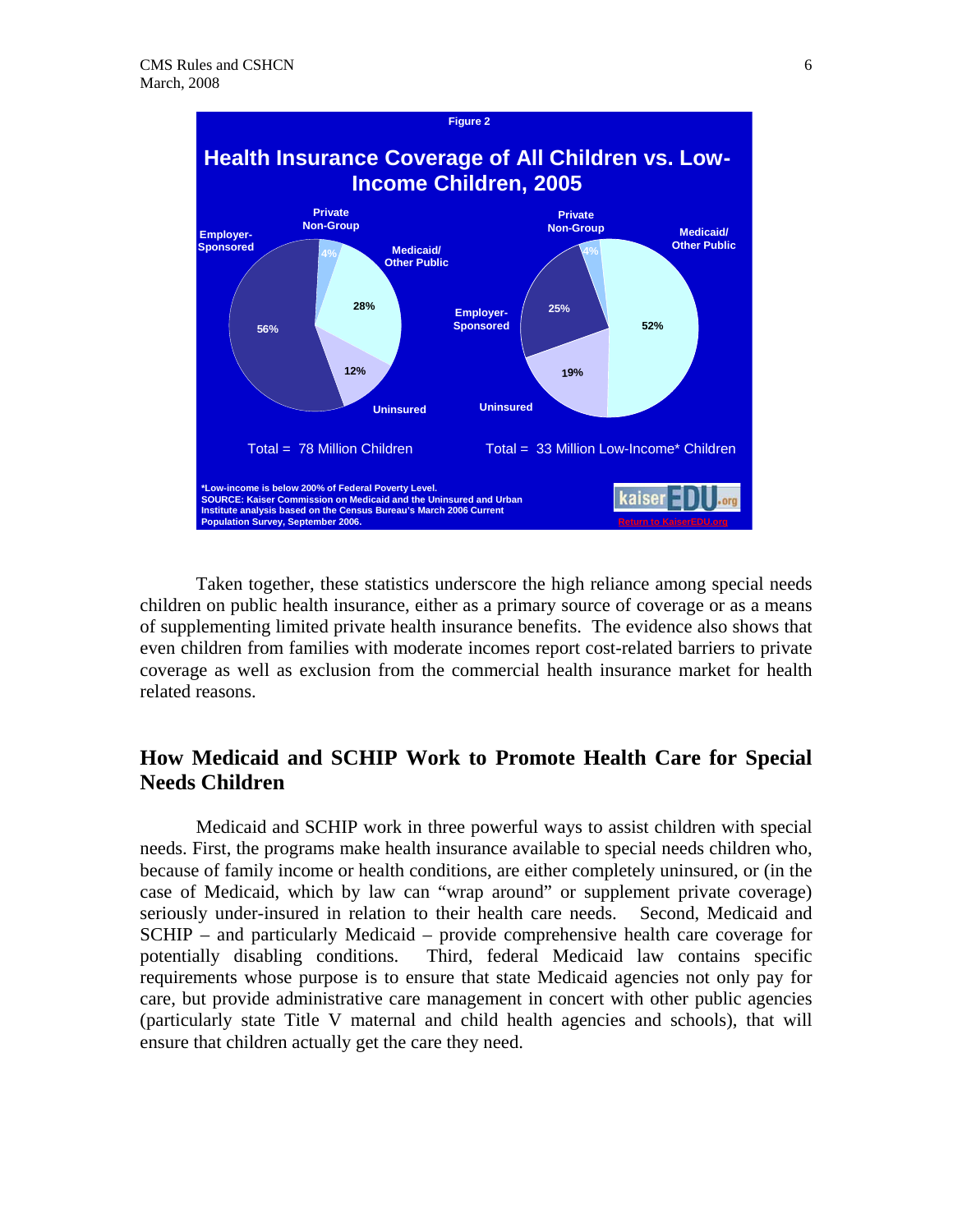#### Eligibility for Assistance

#### *In general*

Much of what makes Medicaid and SCHIP such powerful funders of health care for special needs children is the result of their eligibility features that avoid many of the limitations found in commercial insurance plans. Unlike commercial insurance, Medicaid contains no waiting period for coverage (however, in the case of SCHIP, the anti-crowdout provision effectively can operate as a waiting period). Both Medicaid and SCHIP prohibit the imposition of preexisting condition exclusions once coverage begins. Furthermore, Medicaid regulations explicitly prohibit state agencies from discriminating on the basis of condition in the provision of required coverage. This non-discrimination clause effectively acts as a parity requirement, assuring that any limits on coverage will be based on need, not on arbitrary limitations tied to the nature of the child's condition.<sup>12</sup>

#### *Financial eligibility*

 In key ways, Medicaid and SCHIP allow states to finance health care for special needs children, regardless of whether such children live in low or moderate income families.

- The Family Opportunity Act, a bipartisan measure that was added to Medicaid as part of the Deficit Reduction Act of 2005, permits states to furnish coverage to children with serious disabilities who live in families with incomes up to 300 percent of the federal poverty level.<sup>13</sup>
- Both Medicaid and SCHIP permit states to structure the methods they will use to evaluate financial eligibility.<sup>14</sup> This statutory flexibility means that in evaluating family income, a state has the ability to create income deductions and disregards that take into account the considerably higher costs associated with caring for a child with special needs in the community. For example, a state might develop a budgeting methodology that takes into account the extra shelter costs that parents may incur when they must add special safety features to their homes; similarly, food costs may be much higher because of specific dietary requirements of their children and child care costs can be considerably higher. Thus, families whose nominal incomes may place them above a state's income eligibility threshold for Medicaid nonetheless may qualify for coverage once their incomes are adjusted to take these extraordinary needs into account. This adjustment is comparable to the special taxable income adjustments available under the Internal Revenue Code to families with high health related costs.

1

<sup>&</sup>lt;sup>12</sup> Rosenbaum,,S. & Wise P. (2007). Crossing the Medicaid and private health insurance divide: the case of EPSDT. *Health Affairs* 26(2), 382-394.

<sup>&</sup>lt;sup>13</sup> CMS, Roadmap for Medicaid Reform.

http://www.cms.hhs.gov/NewFreedomInitiative/downloads/LTC%20Roadmap%20to%20Reform.pdf (Accessed February 9, 2008).

 $^{14}$  42 U.S.C. §§1396a(r)(2) (Medicaid) and 1397 (SCHIP)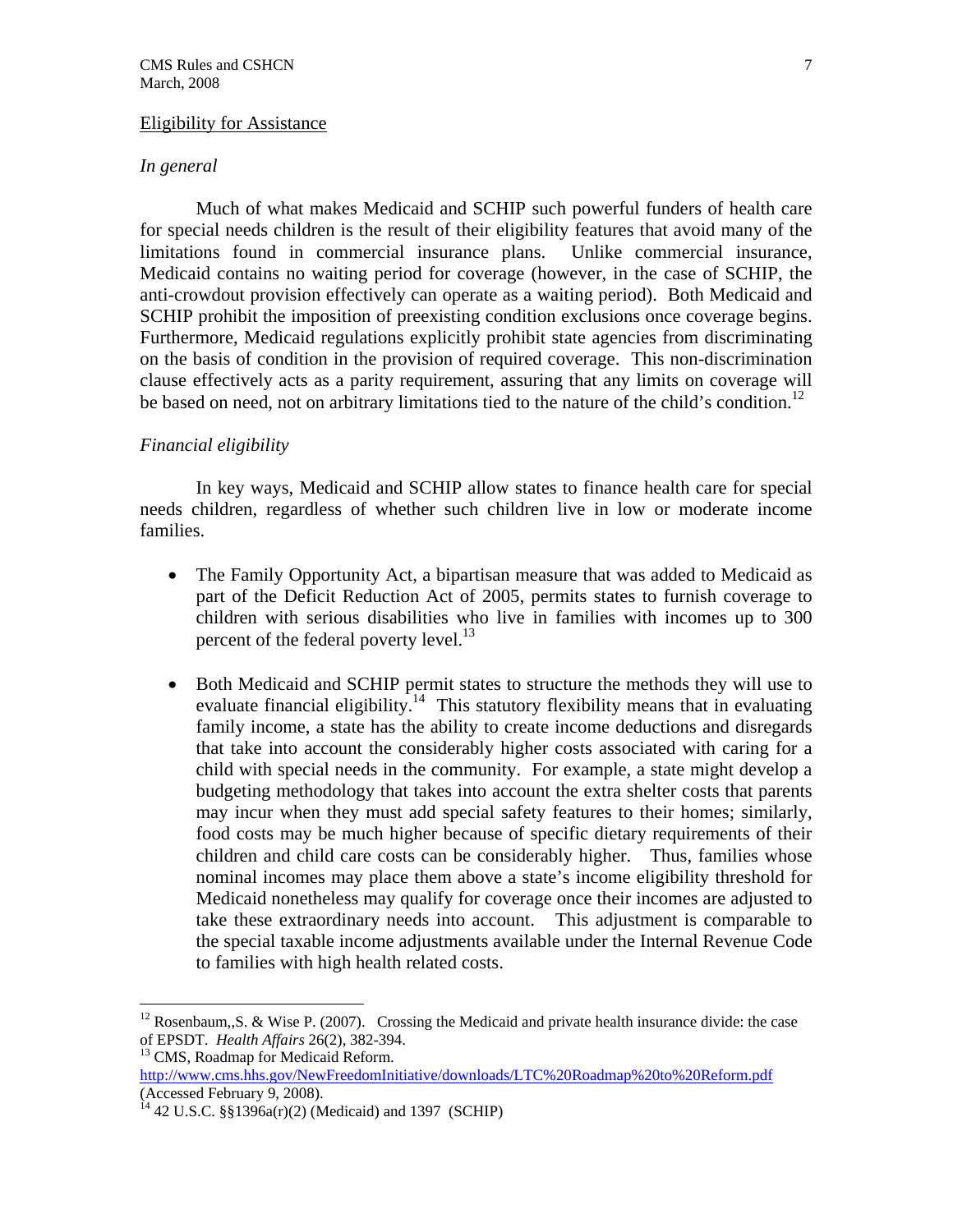#### Coverage and the Management of Children's Access to and Use of Health Care

 Medicaid and SCHIP offer an approach to coverage that is unlike the level of coverage found under virtually any commercial health insurance plan. Indeed, it is this unique approach to what health care and support services will be considered covered and payable that makes Medicaid and SCHIP so singularly capable of assuring that special needs children have access to a broad range of treatments in community settings.<sup>15</sup> In the case of SCHIP, this breadth of coverage is a state option. In the case of Medicaid, however, broad pediatric coverage, as well as the management supports to assure health care access, are statutory requirements. This special set of laws is known as early and periodic screening diagnostic and treatment (EPSDT).<sup>16</sup>

#### *The Special Coverage and Care Management Requirements of EPSDT*

EPSDT was added to both Medicaid and Title V in 1967. Eligible children were entitled to Medicaid from its original enactment in 1965, but the terms of coverage originally paralleled those used for adults. The 1967 amendments resulted in a new statutory vision of health care for children.

EPSDT was added by Congress and at the request of President Johnson in response to extensive evidence showing a high level of preventable physical, dental, and mental health conditions among low income children and adolescents, including both preschool children in early Head Start programs, young children served in the nation's first community health centers, and young military draftees.<sup>17</sup> The intent of the EPSDT amendments was to both assure access to health care and establish comprehensive coverage for all categorically needy children under age 21 (that is, children whose family incomes and assets make them eligible for Medicaid). The result is the broadest vision of pediatric health care ever articulated in health insurance, public or private.<sup>18</sup>

Congress amended the Social Security Act in 1972 and again in 1981 and 1989 to further expand and strengthen EPSDT.<sup>19</sup> Although the Deficit Reduction Act of 2005 gave states new authority to limit the scope of coverage, both Congress and the Administration reiterated that none of the amendments was intended to alter the provisions of EPSDT. $^{20}$ 

*EPSDT's benefit and coverage standards* 

<u>.</u>

 $19$  Crossing the Medicaid private insurance divide, op. cit.

 $15$  Crossingthe Medicaid private insurance divide, op, cit.

 $^{16}$  Id.

<sup>&</sup>lt;sup>17</sup> 42 U.S.C. §§1396d(a)(4)(B) and (r)

<sup>&</sup>lt;sup>18</sup> Foltz. A. (1982). An ounce of prevention: Child health politics under Medicaid. Chicago: AAAS Press; Children's Defense Fund (1977). EPSDT: Does it Spell Health Care for Poor Children? Washington, D.C.: Children's Defense Fund; Rosenbaum, S., Mauery D.R., Shin, P., & Hidalgo, J. (2006). National Security and U.S. Child Health Policy: The Origins and Continuing Role of Medicaid and EPSDT. Washington, DC: GWU SPHHS. http://www.gwumc.edu/sphhs/healthpolicy/new\_publications.html..

 $20$  Crossing the Medicaid private insurance divide, op. cit.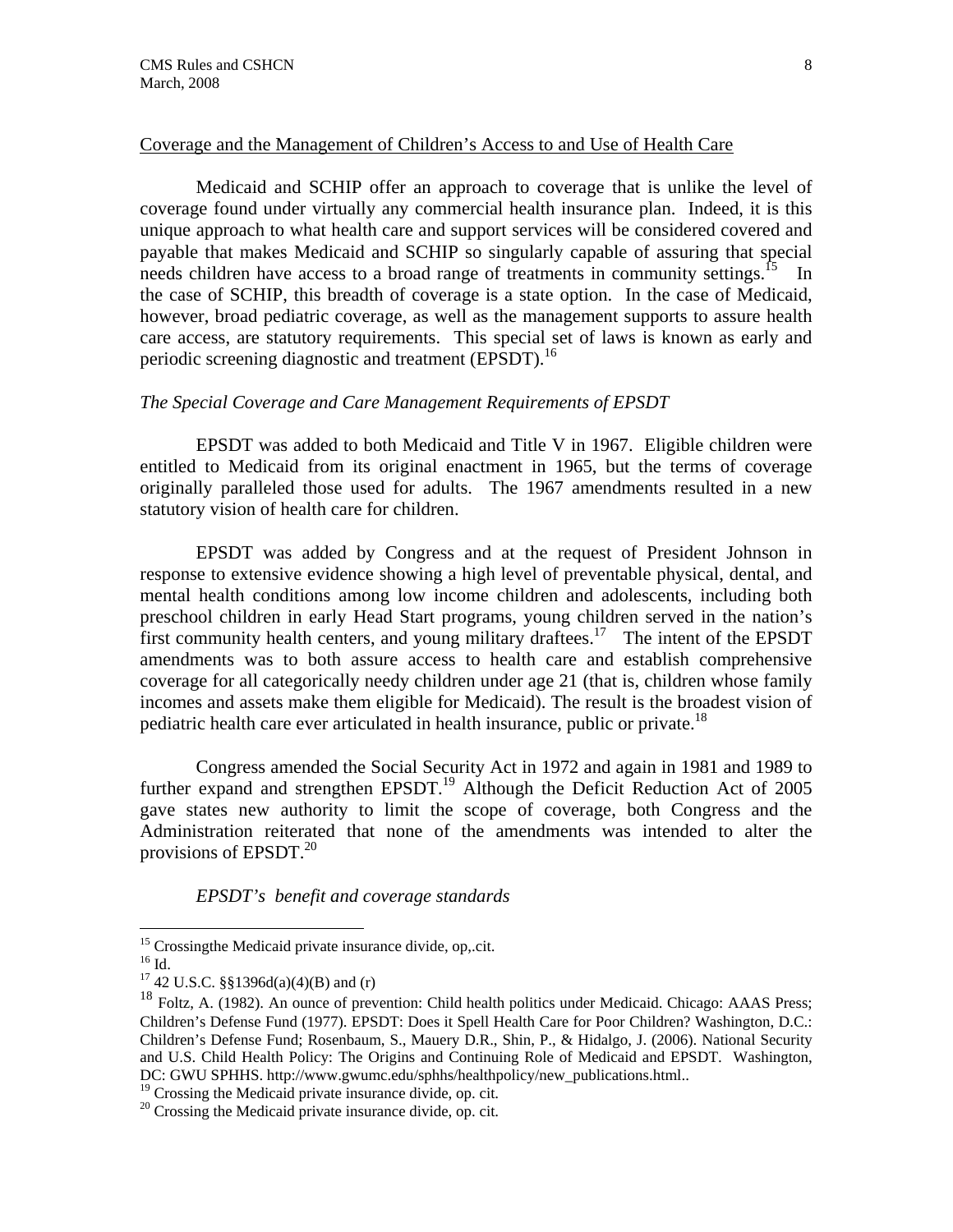EPSDT is a required service for all categorically needy children enrolled in Medicaid from birth to age  $21<sup>21</sup>$  EPSDT benefits are preventive in the broadest possible sense. Thus, the emphasis in EPSDT is on the term "early," which modifies each of the title's other terms; in other words, the term "early" modifies "screening," "diagnosis," and "treatment."<sup>22</sup> Not only must screens (i.e., health examinations) start early in life (beginning with the newborn exam) but diagnostic and treatment interventions also must be furnished "early."

In order to assure that the goal of "early" is satisfied, EPSDT requires states to cover the broadest possible array of benefits, as shown in **Figure 3.** Furthermore, the legislation specifies a statutory *standard of medical necessity,* a feature of Medicaid that has no parallels in the case of adult coverage. This standard specifies that coverage must not only be early, but must be sufficient to "correct or ameliorate physical and mental illnesses and conditions discovered by the screening services." The common sense definition of "ameliorate" is to "lessen the effects of," meaning that even when conditions (whether beginning at birth or otherwise) cannot be cured, health care to lessen their effects must still be furnished. This unique coverage standard places Medicaid apart from commercial insurance, which typically limits not only the classes of benefits but also the extent to which payment for covered classes will be approved even in the absence of the potential for total correction.<sup>23</sup>

A relatively simple example serves to illustrate Medicaid's power where special needs children are concerned. Most commercial insurance plans would reject speech therapy for a child born with hearing loss or physical therapy for a child born with cerebral palsy, because the therapy is necessary to *attain* the ability to speak or walk, not to *restore* previous speech or mobility. Medicaid, on the other hand, would cover both in accordance with a standard that assures intervention at the earliest sign of developmental delay and that continues throughout the child's developmental years.

 The EPSDT benefit contains none of the payment exclusions found in commercial insurance coverage, which routinely excludes otherwise covered services when they are furnished in child care, educational, or other settings that combine health care and educational and social services. Indeed, the statute expressly prohibits the Secretary from refusing to pay for any medical assistance service on the ground that it is specified in a child's individual educational plan or individual family services plan under the Individuals with Disabilities Education Act (IDEA).<sup>24</sup> The reason for this prohibition against payment exclusion is obvious: if special needs children are to both receive the

1

 $21$  The Deficit Reduction Act permits states that elect certain coverage flexibility options to end EPSDT coverage at age 19. However, the DRA does not alter any other aspect of EPSDT. See letter from Mark McClellan to Congressional Staff, December 19, 2005, and discussion in Crossing the Medicaid private insurance divide.

<sup>&</sup>lt;sup>22</sup> Crossing the Medicaid private insurance divide, op. cit.

<sup>&</sup>lt;sup>23</sup> Rosenbaum S. et. al.(2004). Public health insurance design for children: The evolution from Medicaid to SCHIP. *Journal of Health and Biomedical Law* 1, 1-46.

 $^{24}$  42 U.S.C. §1396b(c)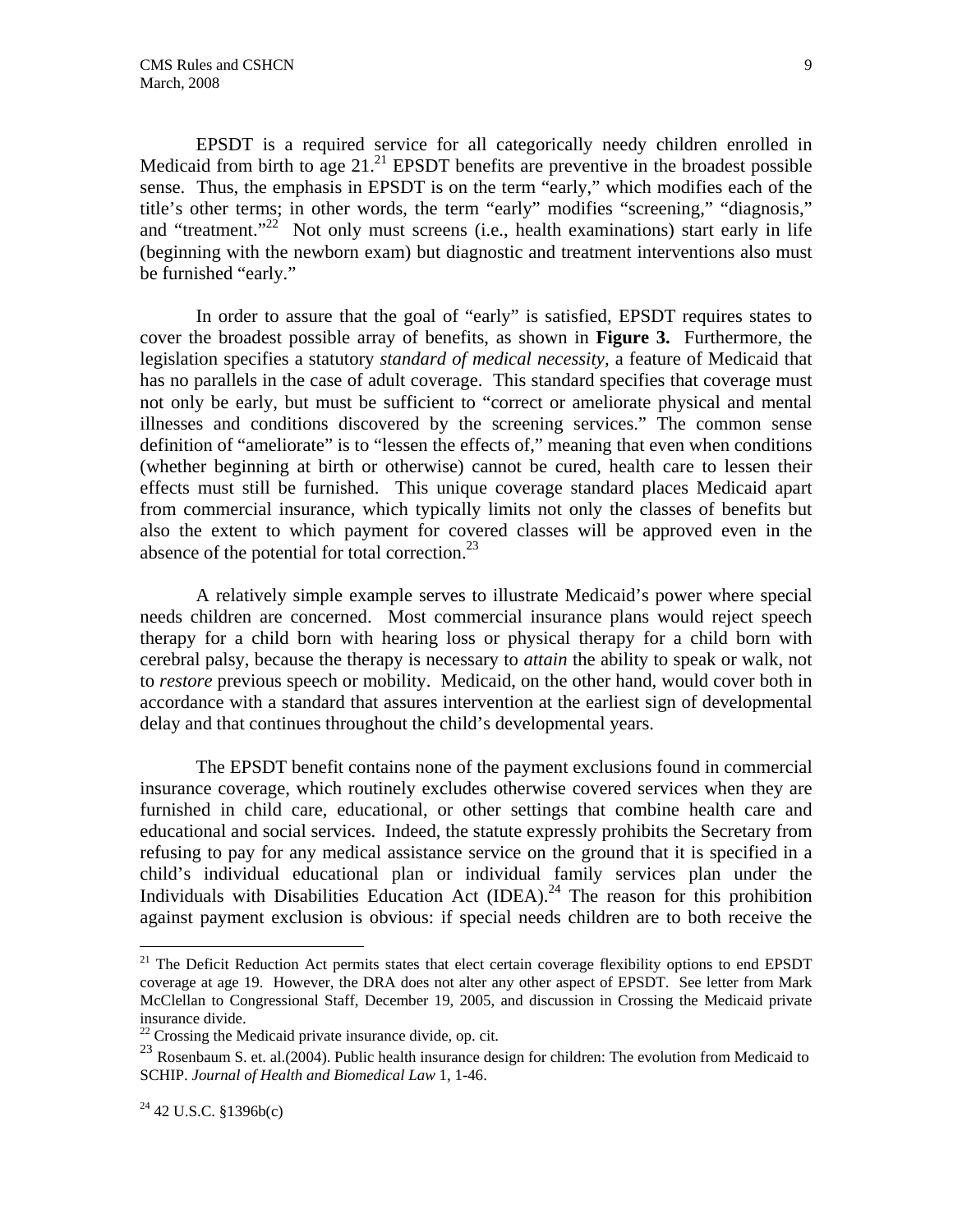Medicaid services to which they are entitled and benefit from the educational mainstreaming required under the IDEA, then such a payment exclusion would directly undermine both the Medicaid and IDEA statutes.

# **Figure 3. EPSDT Benefit Classes and Coverage Standard**

#### *EPSDT coverage classes*

Periodic screening services that meet reasonable standards of medical practice

Interperiodic (as needed) screening services

Screens that consist of

- A comprehensive health and developmental history (including assessment of both physical and mental health development)
- A comprehensive unclothed physical exam
- Appropriate immunizations in accordance with standards of the CDC Advisory Committee on Immunization Practice (ACIP)
- Laboratory tests (including blood lead level assessment appropriate for age and risk factors)
- Health education, including anticipatory guidance

Periodic and interperiodic vision care, including professionally recommended exams, eyeglasses and diagnosis and treatment for defects in vision

Periodic and interperiodic hearing care, including professionally recommended exams and diagnosis and treatment for defects in hearing, including hearing aids

Periodic and interperiodic dental care to relieve pain and infection, restore teeth, and maintain dental health

All classes of items and services that fall within the federal definition of medical assistance, regardless of whether the class of service or benefit is covered for adults

#### *The EPSDT Coverage standard*

Coverage must be early and must be sufficient to correct or ameliorate physical and mental conditions disclosed through a screen

Source: 42 U.S.C. §1396d(r)

## *Assuring Access to Health Care and Coordination with Public Agencies*

Where EPSDT is concerned, the statute represents a particularly dramatic departure from treatment standards for adults because it requires that state Medicaid programs not merely pay for care *but assure that children actually receive care*. In carrying out this singular obligation, state Medicaid agencies must "inform eligible persons" about EPSDT, "provide or arrange for the provision of" screening services, and "arrang[e] for (directly or through referral to appropriate agencies, organizations, or individuals) corrective treatment" $25$  In other words, state Medicaid agencies must make sure that children receive care and that their care is *managed.* 

 $25$  42 U.S.C. §1396a(a)(43)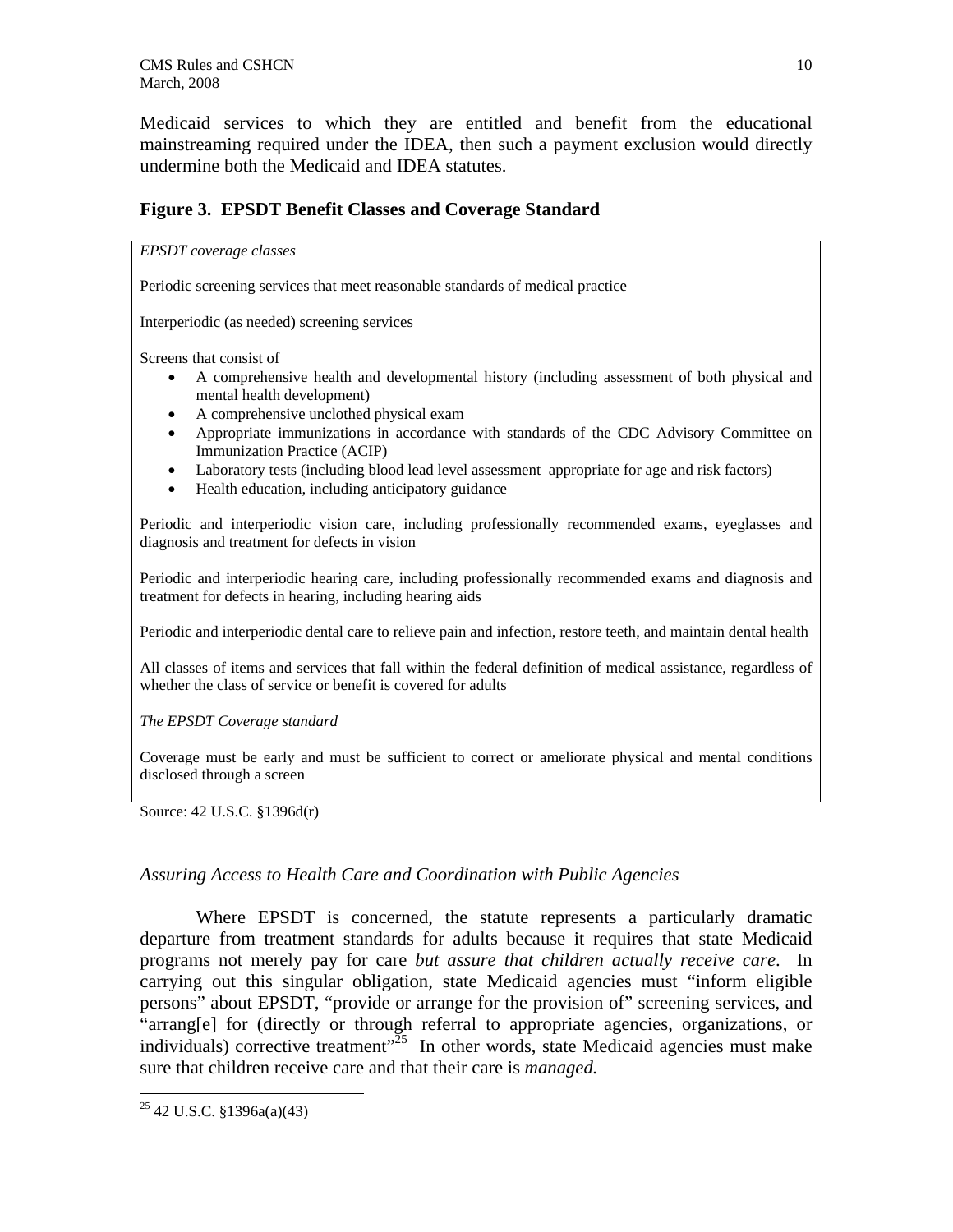In order to carry out this management requirement, the statute specifically contemplates a strong program of public health nursing in community settings – homes, child care centers, schools, and neighborhoods -- as part of state Medicaid administration. Because Medicaid agencies operate much like health insurers rather than managers of care, federal law also requires that state agencies carry out their child treatment responsibilities through public agencies, including schools and other agencies, with particularly close ties specified in the case of state health agencies. Indeed, this link between state health and Title V agencies relates to the 1965 statute and the 1967 EPSDT amendments.<sup>26</sup> Specifically, the Medicaid statute provides that state Medicaid plans must

(A) Provide for entering into cooperative agreements with the state agencies responsible for or administering or supervising the administration of health services, (B) to the extent prescribed by the Secretary, provide for entering into agreements with any agency, institution, or organization receiving payments under (or through an allotment under) Title V (i) providing for utilizing such agency, institution or organization in furnishing care and services which are available under such title . . . and which are included in the State plan approved under this section; [and] (ii) making such provision as may be appropriate for reimbursing such agency, institution, or organization . . . . for the cost of any such care and services furnished any individual for which payment would otherwise be made to the State with respect to such individual under section 1903.

In other words, the law specifies the use of Title V maternal and child health agencies in the provision of care and services covered under the state plan and for paying Title V agencies that furnish services to the extent that such payments are recognized as federally payable under federal Medicaid law. This obligation to use and pay state health agencies for care and services is not limited to care and services that fall within medical assistance classifications, but encompasses *any* care and services payable under section 1903. Thus, services that involve administrative management activities that further the child health obligations of Medicaid agencies would be payable under section 1903, either as medical assistance or administrative services.

The administration and coverage duties of Medicaid agencies can be summarized as follows:

- State agencies must pay for comprehensive assessments and early diagnosis and treatment for children beginning at birth and continuing to their  $21<sup>st</sup>$  birthdays.
- States must make medical assistance payments in accordance with a coverage standard that emphasizes "early" care that will "ameliorate" (i.e., lessen) the effects of physical and mental health conditions disclosed through periodic or interperiodic assessments.

<sup>&</sup>lt;u>.</u> <sup>26</sup> An ounce of prevention, op. cit.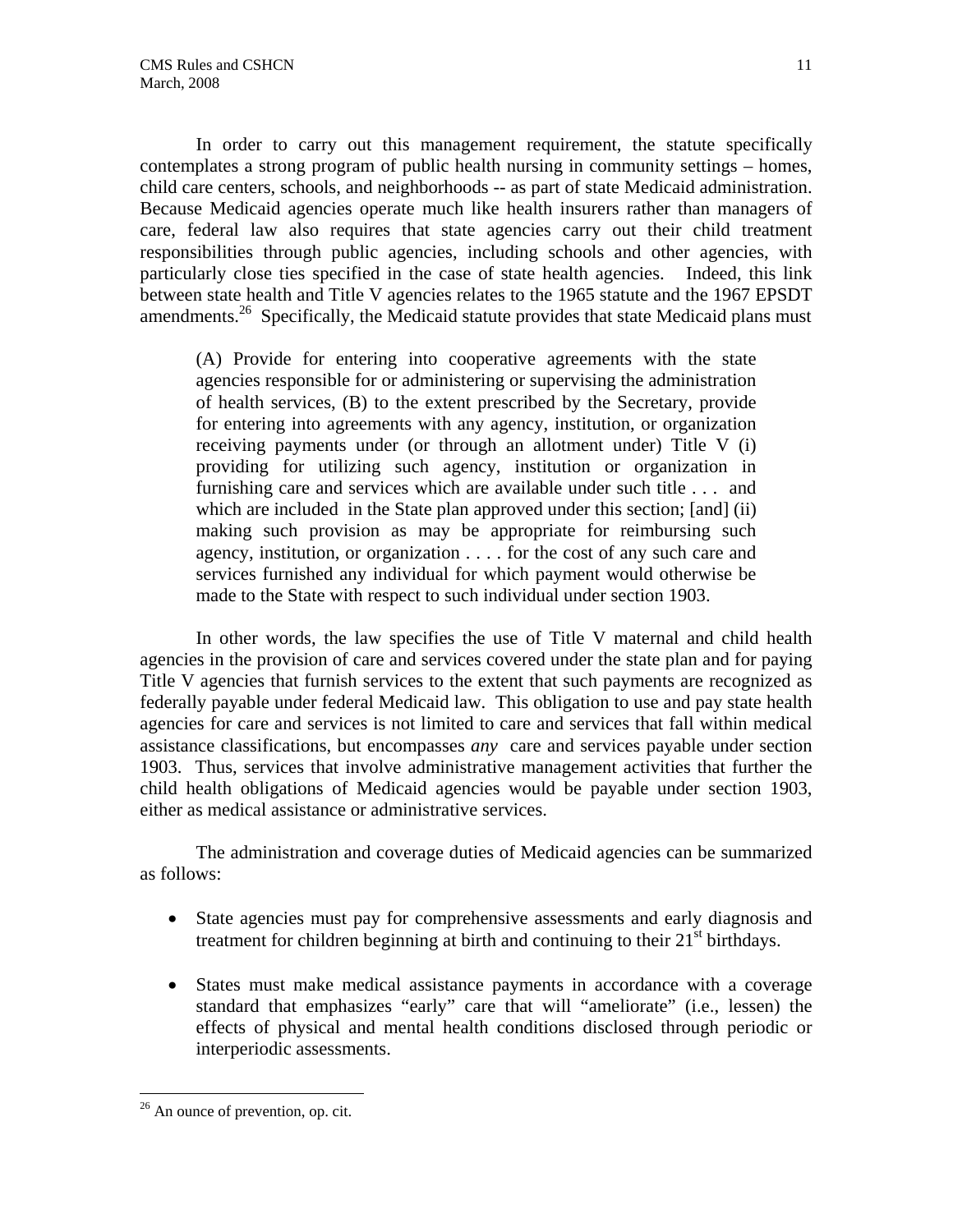- State agencies must assure that care is actually furnished, not merely financed, through the application of administrative procedures that inform families, provide and arrange for preventive care, and provide and arrange for diagnosis and treatment. Access activities include the cost of transporting children to services, whether those services are at clinics, in schools, or in other community settings. Indeed, the EPSDT access and transportation obligations entail access not only to medical assistance service providers but also to other services of importance to the health of children. $27$
- State agencies must use state health agencies and Title V agencies to carry out those responsibilities linked to providing or arranging for care and followup for children and must pay these agencies the reasonable cost of any care and services and activities for which federal financial assistance is available under federal law, which covers both administration and medical assistance activities.

Implementing federal regulations build on and reflect these statutory provisions and requirements:

- Interagency coordination rules reissued in 1979 specify that state Medicaid agencies must "describe cooperative arrangements with state health and Title V agencies that administer, or supervise, the administration of health services" and . . . "provide for arrangements with Title V agencies, under which the state Medicaid agency will utilize the grantee to furnish services that are included in the state plan" and "provide, if requested by the Title V grantee . . . that the Medicaid agency reimburse the grantee or the provider for the cost of services furnished recipients by or through the grantee." The agreement must specify, among other matters, "methods for early identification of individuals under 21 in need of medical or remedial services," "reciprocal referrals," and "coordination plans for health services provided or arranged for recipients"<sup>28</sup>
- EPSDT regulations specify that state Medicaid agencies must "make appropriate use of state health agencies  $\ldots$  and Title V grantees."<sup>29</sup> Furthermore, the rules specify that "the agency should make use of other public health, mental health, and educational programs and related programs..."<sup>30</sup>
- In accordance with the interagency coordination requirements, state Medicaid agencies would be required to pay Title V agencies for the reasonable cost of EPSDT medical assistance and administration services furnished under the plan.

<sup>27 42</sup> C.F.R. §441.56(c) and 441.62

<sup>&</sup>lt;sup>28</sup> 42 C.F.R. §431.615(c) and (d)

<sup>&</sup>lt;sup>29</sup> Renamed children with special health care needs in 1981 <sup>30</sup> 42 C.F.R. §441.61(c)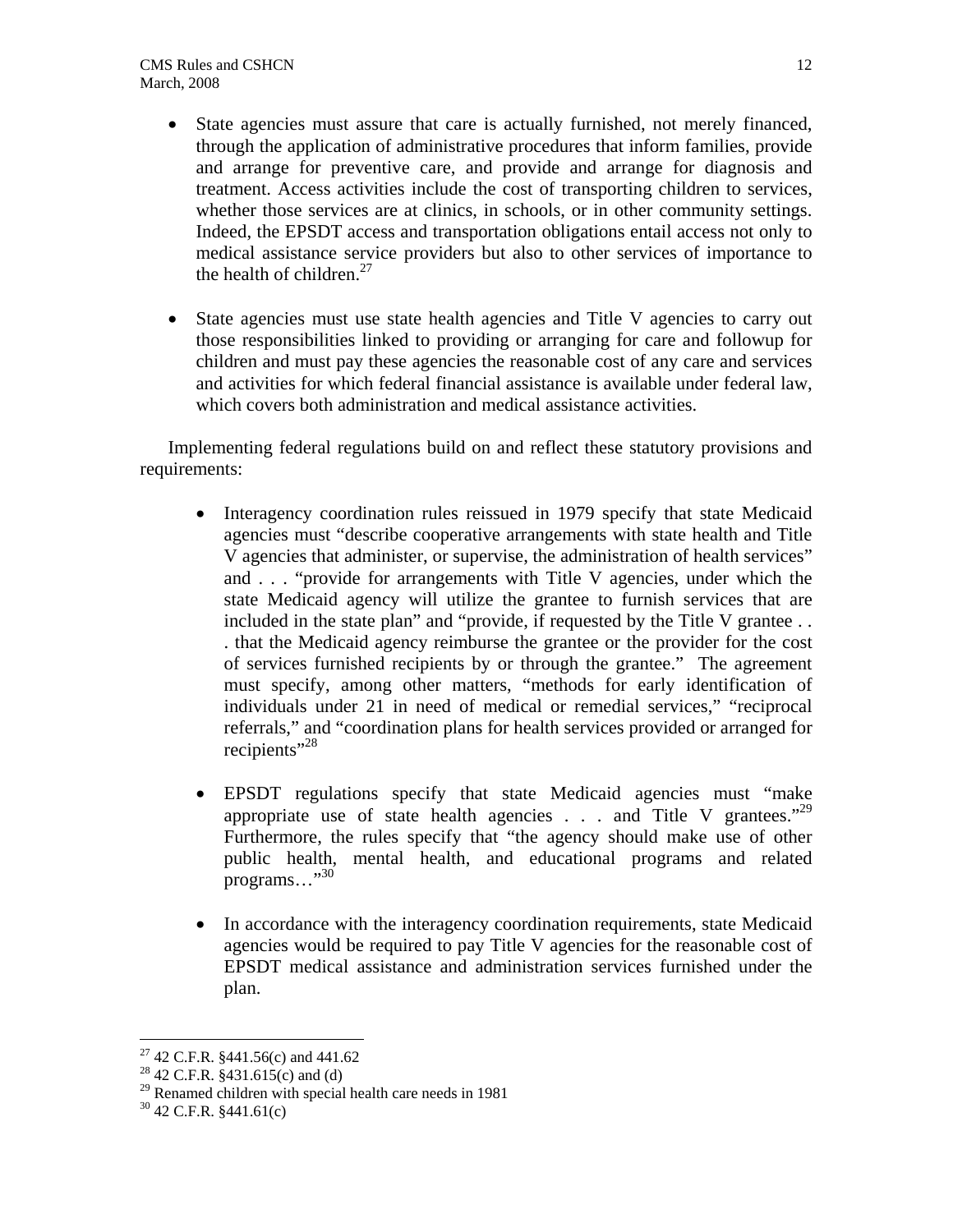## **How CMS' Regulatory Actions Undermine Federal Medicaid and SCHIP Laws That Provide for Health Care and Public Health Nursing for Children with Special Health Care Needs**

 With this background it is now possible to consider several of CMS' recent regulatory actions and policy directives and their implications for special needs children.

# The August  $17<sup>th</sup>$  SCHIP Directive and its Subsequent Application to State Medicaid Programs

 On August 17, 2007, CMS issued a policy directive that establishes certain "anticrowdout" policies applicable to state SCHIP programs.<sup>31</sup> These anti-crowdout policies, which appear to be applicable to both separately administered SCHIP programs and SCHIP plans administered as Medicaid expansions, $32$  effectively prohibit states from using the income flexibility provisions of both statutes to recognize certain income disregards and adjustments for special needs children when evaluating family income. The policies prohibit coverage above an "effective level" (undefined) of 250 percent of the federal poverty level, unless states take certain steps to avoid health insurance crowdout, including proving that 95 percent of the poorest children are covered, establishing 12 month waiting periods, and assuring no loss in employer coverage levels. The directive is estimated to have a widespread impact on coverage. <sup>33</sup>

 The August 17 guidance appears to establish obligations wholly unrelated to Medicaid and SCHIP, with particularly serious implications for special needs children:

- The Family Opportunity Act sets eligibility standards for children with severe disabilities at 300 percent of the federal poverty level. Furthermore, the Act makes no changes in states' discretion to adjust family incomes to take into account the extraordinary expenses incurred by families of special needs children
- Both the Medicaid and SCHIP statutes give states the broad flexibility to adjust family income to take into account the higher expenses of families with special needs children, even if their special needs do not rise to a full disability level. The directive, and its subsequent application to Medicaid expansion states, contains no explanation of how its terms square with this statutory income flexibility.

The Medicaid statute contains no anti-crowdout provisions at all; indeed, Medicaid allows children with private insurance to receive supplemental Medicaid wraparound coverage through its special third party recovery rules. Thus, in any Medicaid expansion SCHIP state, imposing a 12-month waiting period would be absolutely prohibited, and, in effect, would likely pose a clear and present danger for children with special needs. ;

<sup>&</sup>lt;sup>31</sup> http://www.cms.hhs.gov/smdl/downloads/SHO081707.pdf (August 17, 2007)

<sup>&</sup>lt;sup>32</sup> See letter from Dennis Smith to State of Ohio, December 21, 2007.<br><sup>33</sup> Mann, C. & Odeh, M. (2007). Moving backward: Status report on the impact of the August 17<sup>th</sup> SCHIP directive to impose new limits on states ability to cover uninsured children. Washington, DC: Georgetown Center on Children and Families. http://ccf.georgetown.edu/pdfs/movingbackward1212.pdf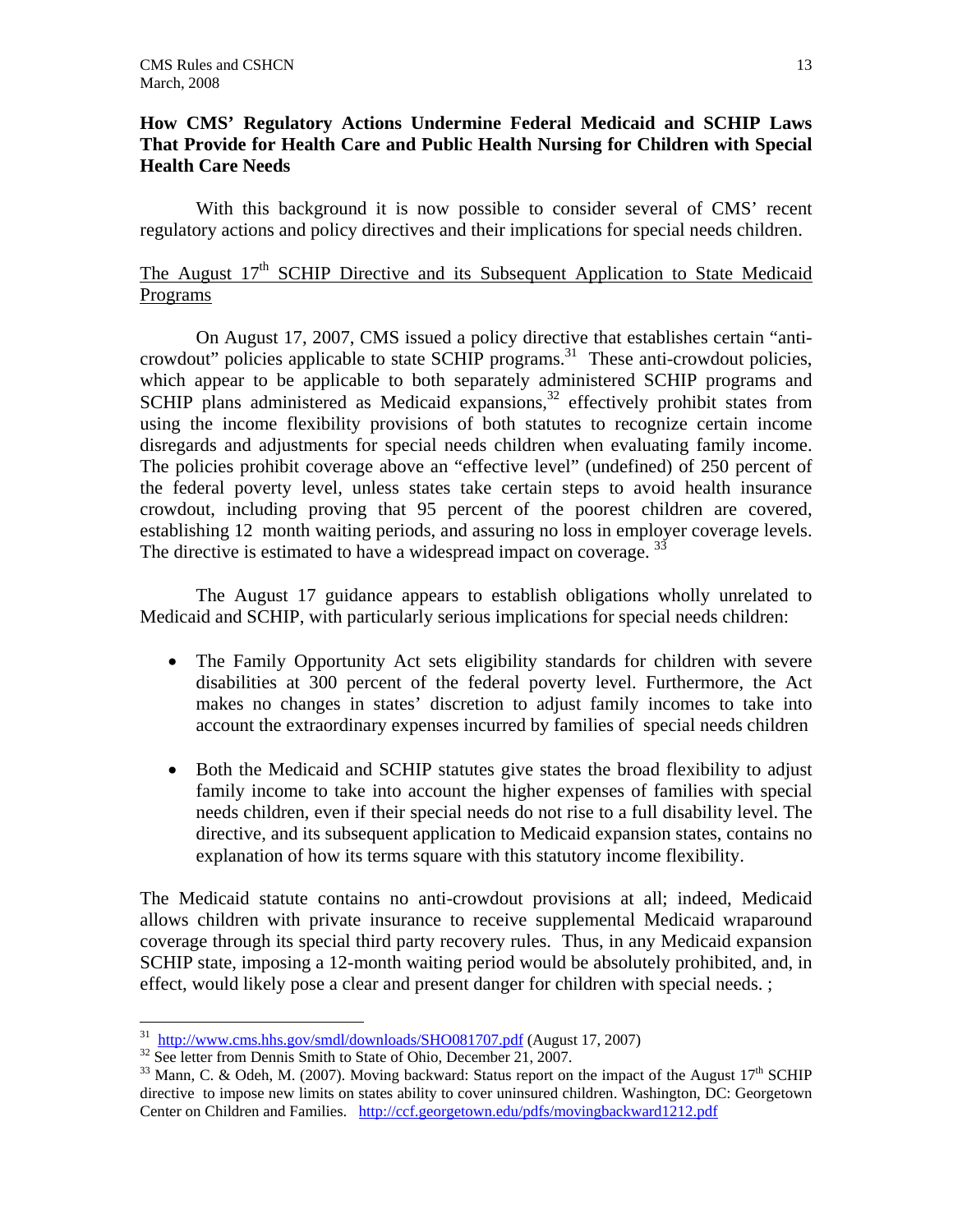- The data presented at the outset underscore the health care risks that flow from imposing coverage barriers of the type crafted by CMS in the case of special needs children: the lower likelihood of a regular source of health care; the greater likelihood that children will lack a regular clinician or after-hours coverage; theincreased level of parental concern about one or more aspects of their children's care; and the greater likelihood that parents will be forced to delay health care because of cost or be unable to obtain private coverage because of cost or health problems.
- Under the provisions of the Employee Retirement Income Security Act of 1974 (ERISA) states do not have the legal power to mandate that employers offer health plans that contain dependent coverage. Thus, to deny federal Medicaid and SCHIP funding in states with declining employer coverage, unless states can demonstrate that levels of employer sponsored insurance for children are not declining, is not only a violation of ERISA but is wholly irrational as a matter of law. Nothing in either Medicaid or SCHIP gives states powers that are denied to them under ERISA. Ironically, the ability of small employers to continue to offer affordable group health plans may be affected by the extent to which the special needs children of workers can receive supplemental coverage for their special needs children.

# The "school" regulation

 On December 28, 2007, CMS issued final regulations related to the use of schools by state Medicaid agencies.<sup>34</sup> Citing the need for "efficient" administration,<sup>35</sup> the regulations prohibit the use of schools to administer Medicaid:

Federal financial participation under Medicaid is not available for expenditures for administrative activities by school employee, school contractors, or anyone under the control of a public or private educational institution.<sup>36</sup>

The rule directly contravenes the statute in several respects:

• The regulation limits the power of state Medicaid agencies to administer their programs in recipients' best interests, $37$  because it curtails the use of federal funds to involve schools in EPSDT administration, including informing and care management. In light of the relationship between children and schools, nothing is more "efficient" where Medicaid is concerned than closely aligning their EPSDT administration duties toward children with special needs with school operations. These children overwhelmingly receive special education and child care services in schools, are present in schools on a daily basis, and thus are in a position to be

<u>.</u>

<sup>&</sup>lt;sup>34</sup> 72 Fed. Reg. 73635

 $35\frac{72 \text{ FeU}}{72 \text{ Fed}}$ . Reg. 73636

<sup>36 42</sup> C.F.R. §433.20

 $37$  42 U.S.C. §1396a(a)(19)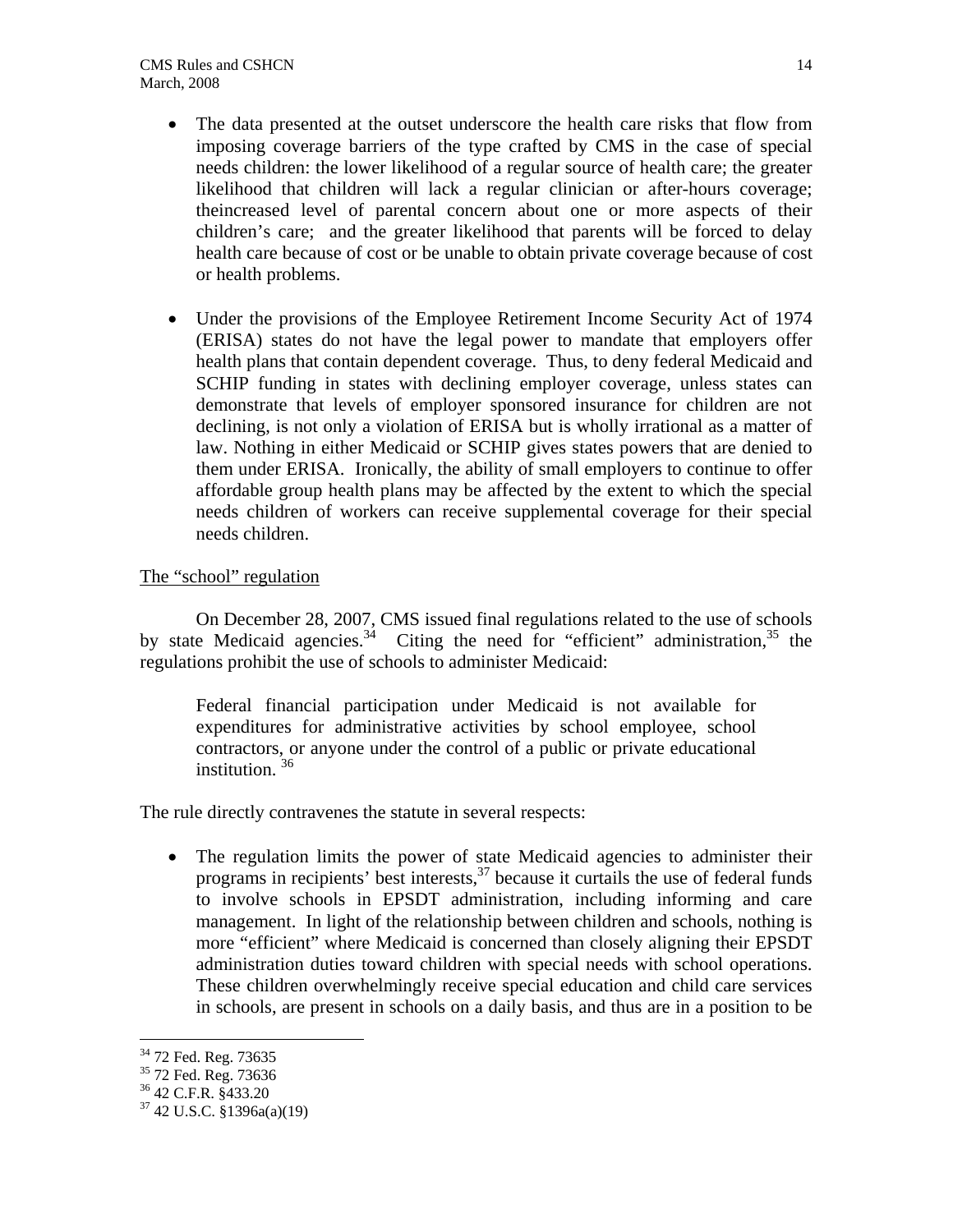reached most efficiently in school settings. The final regulation dismisses the obvious on the grounds that assuring that children receive health care services is not an educational function. This is not the case. Under the Individuals with Disabilities Education Act (IDEA), it is the responsibility of schools to assure that all children receive a free and appropriate public education. It is the duty of Medicaid agencies to assure that these children receive the health care to which they are entitled.

• To the extent that schools contract with health agencies, including agencies and programs receiving Title V funding, to provide administration services in schools, the regulation directly contravenes federal laws requiring the use of health agencies and Title V agencies and grantees, as well as state agency payment, for all services furnished by such agencies, whether medical assistance or administrative in nature.

## The rehabilitative services regulation

 On August 13, 2007, CMS proposed to redefine the class of medical assistance known as "rehabilitative services"<sup>38</sup> to exclude services that are "intrinsic elements" of programs other than Medicaid, such as "foster care," "child welfare," or "education."<sup>39</sup> This regulation raises numerous legal issues:

- In contravention of the Medicaid statute specifying payment of services identified in children's educational or family development plans, the rule imposes a payment exclusion that is directly prohibited under federal law.
- Where the rehabilitation service is furnished by a Title V agency or grantee, the rule is directly contravened by the federal statute, which requires Medicaid agencies to pay Title V agencies and grantees for the reasonable cost of all covered care and services furnished.
- The regulation attempts to introduce precisely the type of "setting" exclusion that is common to commercial insurers and exists nowhere in Medicaid. The absence of such an exclusion is part of the broad fabric of the EPSDT statute, whose purposes is to assure access to the type of health care, at the earliest point in a child's diagnosis, that is essential to the amelioration of physical and mental conditions.

The regulation violates the EPSDT statute in other ways:

• The regulation excludes "habilitation" from the meaning of rehabilitation. In excluding "habilitation" services from the meaning of rehabilitation services, the

<u>.</u>

 $38$  72 Fed. Reg. 45201. See generally Crowley, J. & O' Malley M. 2007. Medicaid's rehabilitation services option: Overview and current issues. Washington, DC: Kaiser Commission on Medicaid and the Uninsured. http://www.kff.org/medicaid/upload/7682.pdf . <sup>39</sup> 42 C.F.R. §441.45 (proposed)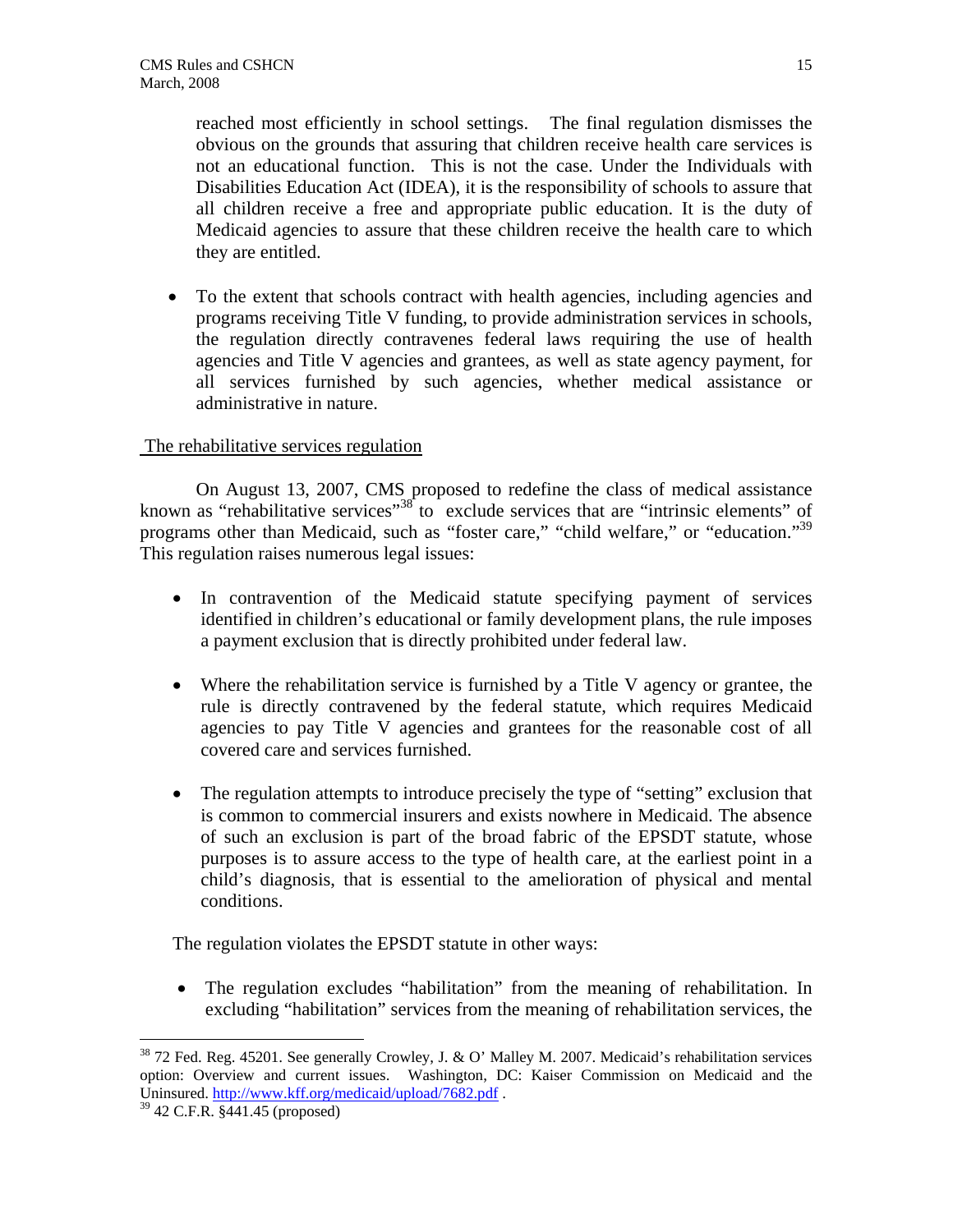regulation directly contravenes the EPSDT "amelioration" statute, which requires the provision of any class of service when needed to "ameliorate" a physical or mental condition, that is, limit its effects. *Where children with special needs are concerned, the statute does not distinguish between the rehabilitation of children whose health conditions developed subsequent to birth and those found to have health conditions at the time of birth*. *Indeed, experts in perinatal health use the term "rehabilitation" to describe the care and services furnished to infants born prematurely and at low birthweight.*<sup>40</sup> In either case, the duty imposed on states is to ameliorate those conditions through the provision of every class of service that falls within the statutory definition of medical assistance, including rehabilitative services.

### The targeted case management regulation

On December 4, 2007, CMS issued an interim final rule curtailing federal financial participation for "targeted case management." The regulation was aimed at implementing the Deficit Reduction Act, which narrowed the definition of targeted case management under §1915(g) of the Social Security Act. The regulation prohibits states from claiming federal financial participation for administrative case management services. $41$  The regulation also prohibit billing for case management services that are "integral to the administration of [a] non-medial program such as . . . child welfare or . . . special education."<sup>42</sup>

- The regulation directly contravenes federal law, specifically the EPSDT statute, which requires the provision of administrative services to assure access to care.
- When furnished as a type of health care, targeted case management services are a recognized class of medical assistance to which children are entitled under EPSDT if their screens demonstrate a medical need for case management. Examples of such children might be a child with severe emotional disorders, a child with HIV or a child with cancer, who has a need for specially trained health professionals who can closely monitor their receipt of care and adjust their care plans as needed.
- The DRA made no changes whatsoever in states' administrative obligations to manage the care of children receiving care financed through EPSDT. Access to care is an administrative obligation of all Medicaid programs under the statutory EPSDT access requirements. The EPSDT access statute mandates that state Medicaid agencies *manage health care of all children, special need or otherwise, as part of their EPSDT administration obligations*. Administrative case management, unlike medical assistance case management, is a general directive to help children -- special need or otherwise -- gain access to care. Administrative case managers obviously must be knowledgeable about child

<sup>&</sup>lt;sup>40</sup> Population Based Assessments, op. cit.

 $41\,42\,$  C F R §441.18 (b)(5)

 $42$  42 C.F.R. §441.18 (b)(4)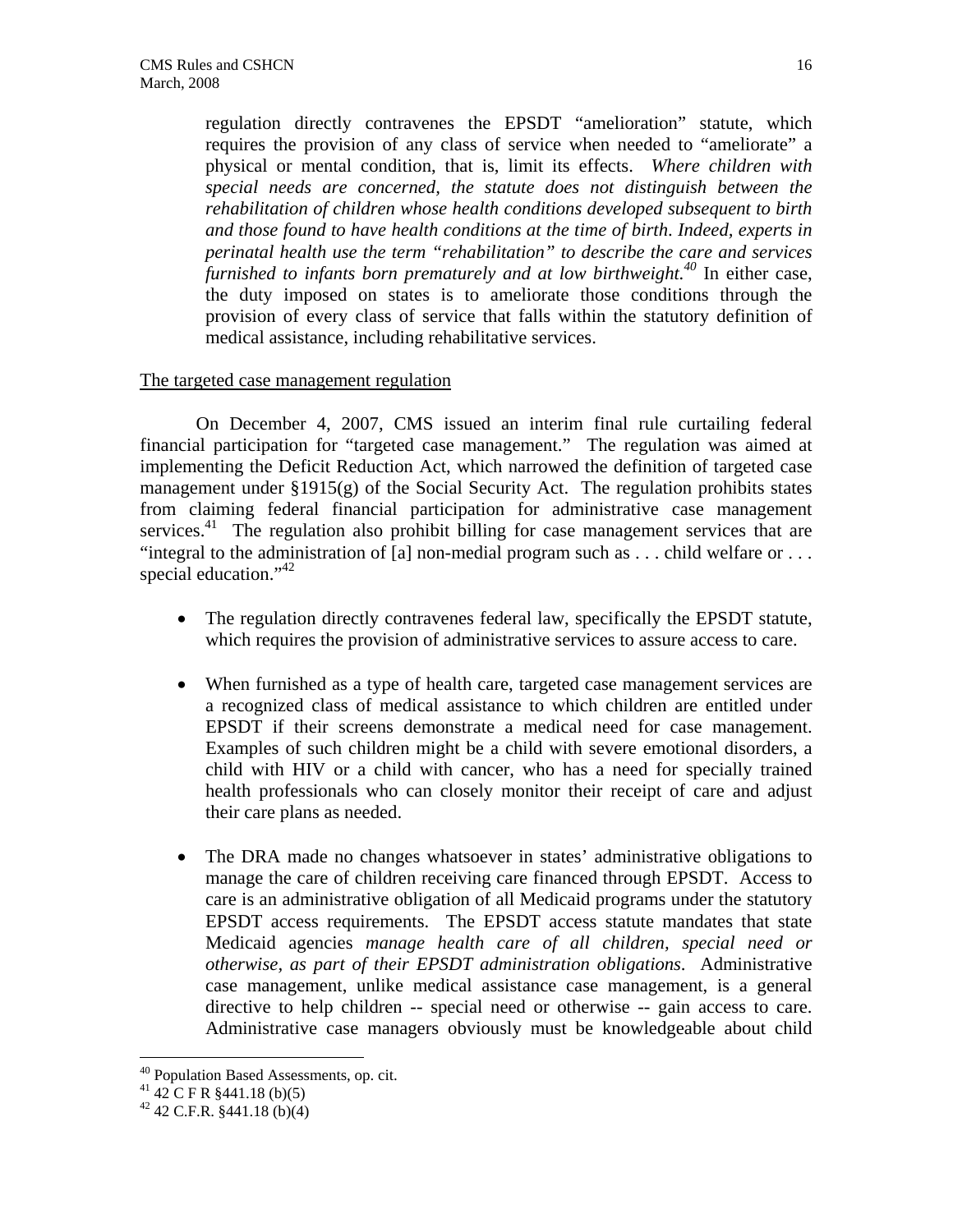health care and how to secure access to care, but need not be a specially trained health professional with subject area expertise in a particular health condition or set of conditions. Furthermore, EPSDT administration also includes transportation to covered services, and to the extent that covered services are available in schools as a companion to educational mainstreaming activities, these costs would also be permissible.

• For the same reason that the rehabilitation rule's "intrinsic element" test violates federal Medicaid law, so does the exclusion of federal payment for covered case management services when they are an "integral part" of another public program. Child welfare case management is intended to assure the provision of child welfare services. Education case management services are intended to assure access to education service. Medicaid administrative case management, in contrast, is intended to assure access to covered EPSDT benefits, and payment for such benefits cannot be denied because they are part of IDEA services. Payment for EPSDT medical assistance and administrative services is required regardless of whether the child is *also* receiving child welfare or special education services. Indeed, EPSDT offers the means for financing medical care and access services for special needs children, regardless of whether they also are receiving additional supportive services in the areas of education and child welfare.

## Regulations to restrict the definition of hospital outpatient services

 On October 29, 2007, CMS proposed a new hospital outpatient rule that would redefine hospital outpatient services to parallel the Medicare definition:

• Medicare covers no children other than children with end stage renal disease (ESRD). The Medicare benefit package does not include EPSDT. To the extent that states have defined outpatient hospital services to include the special services offered by hospital outpatient departments to children (such as developmental therapies and interventions for children with physical or mental health conditions), the regulation directly contravenes the EPSDT statute in excluding federal financial participation in hospital outpatient care programs that furnish EPSDT diagnostic and treatment services that may have no counterpart in federal Medicare law.

Regulations that would shield CMS from challenges to the unlawful refusal to make federal payments that are legally required under the statute.

CMS' regulatory efforts to curtail lawful state expenditures for children do not end with regulations that redefine benefit and service classes or place new restrictions on federal funding for statutory program administration options and mandates. On December 28, 2007, the Secretary and CMS jointly proposed regulations that, if implemented, would effectively render meaningless state appeals of denials of federal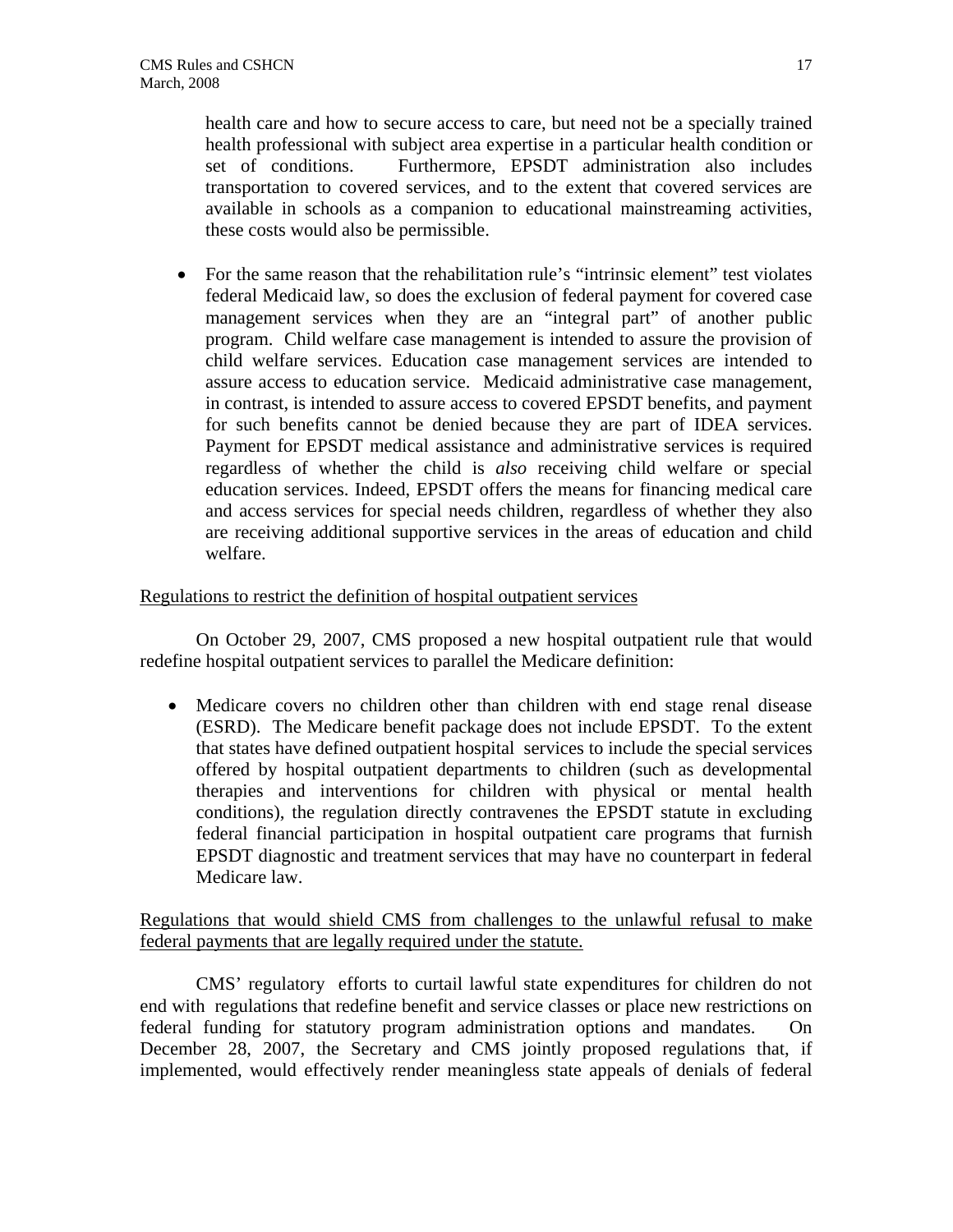financial participation by CMS.<sup>43</sup> Prior to seeking judicial review, the states appeal to the Departmental Appeals Board, the special administrative agency within HHS that, among other matters, reviews state appeals from CMS denials of federal financial participation. It is here that the administrative record, on which a subsequent judicial review will be based, is finalized.

One might wonder why, if judicial review is permitted, the Secretary would focus on the appeals process before the DAB. The answer is that under principles of administrative law, courts review rulings by the Secretary "on the record," upholding, modifying, or overturning the Secretary's decision on the record. To the extent that changes in the DAB standards and procedures allow the Secretary to alter the record presented for review, convincing a court to overturn the decision can become far more difficult unless the appellant can show an arbitrary or capricious disregard for facts or a legal misreading of the statute and regulations.

Given the breathtaking sweep of the regulations proposed by CMS, as well as a high volume of audit disallowances, it can be expected that many states would appeal these denials of what appear to be lawful claims for federal financial participation. Because state health care expenditures for special needs children raise issues related to coverage definitions, coverage exclusions, and recognition of legitimate administrative expenditures, persons concerned with special needs children should be exceedingly concerned about the proposed rules:

- The proposed rule would permit the Secretary for the first time—to overturn or remand board decisions. On remand, the Secretary could "instruct the [Board] in the proper application of statutes, regulations, or interpretive policy," In other words, the Secretary could unilaterally, and outside of the normal review process, tell the board what the law means, thereby depriving the Board of its independent authority to interpret statutes, regulations, and policies.
- The proposed rule would require the Board to follow HHS guidance and policy (including potentially unpublished and even unwritten "policy") "to the extent not consistent with statute or regulation."44 Furthermore, the Secretary's interpretation would be "binding" on the Board.<sup>45</sup> In the unlikely event that the Board nonetheless continued to depart from the Secretary's interpretation, the Secretary presumably could continue to reverse or remand the Board's decision (no limits are placed on the Secretary's intervention in Board decisions) until the Board got it right, so to speak.
- The Secretary's power to review and reverse Board decisions would not be bounded by any timelines or procedures, nor would this review be part of the administrative record so that a court could review the propriety of the Secretary's intervention.

<sup>43 72</sup> Fed. Reg. 73716

<sup>44 42</sup> C.F.R. §423.1085(c)

 $^{45}$  Id.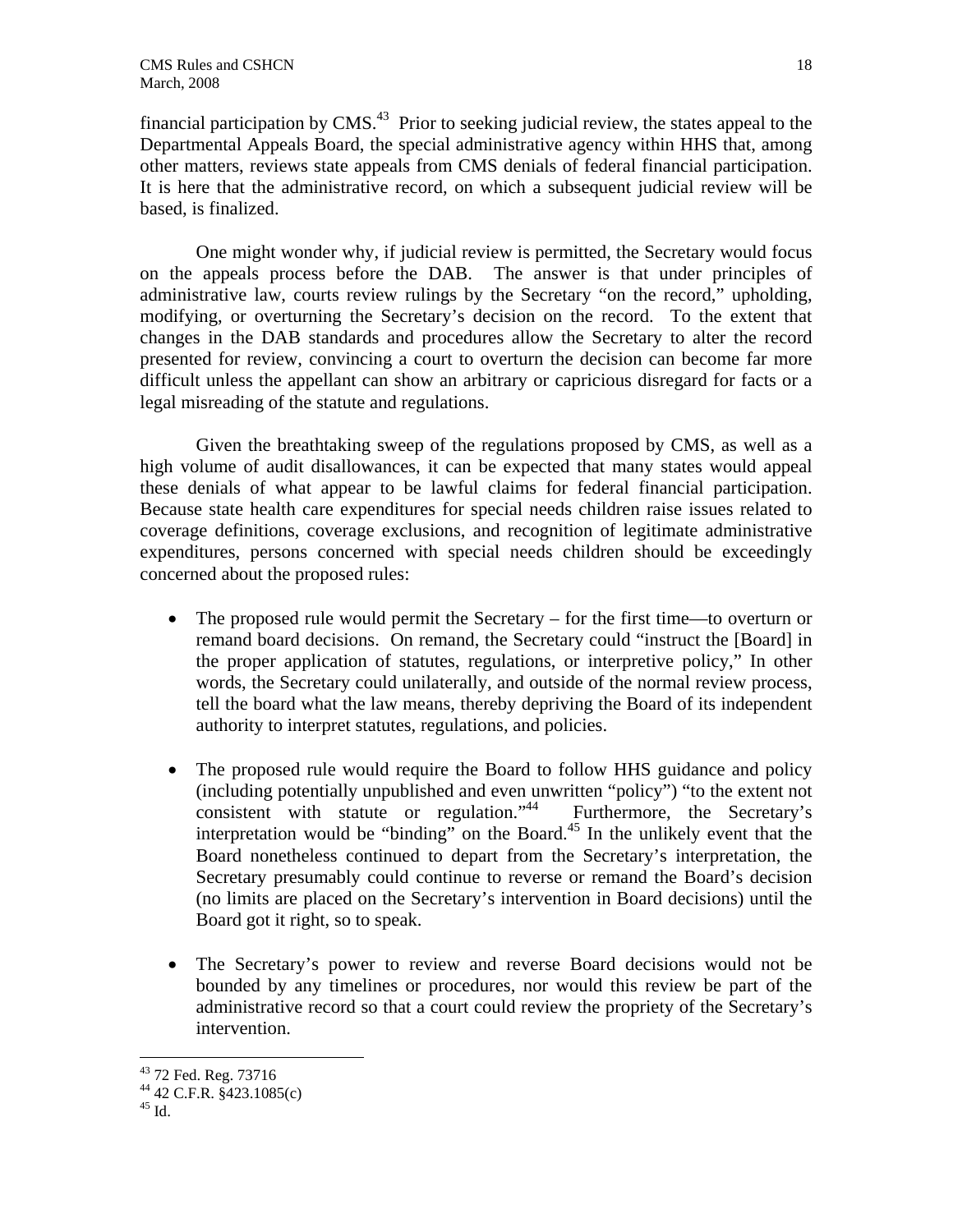It is hard to conclude that the proposed rule represents anything other than an intention on the part of the Department and CMS to shield the Department against state agency challenges to the potentially unlawful denial of federal financial participation in Medicaid. Indeed, the issuing agencies for this rule were *both* the Secretary and CMS, suggesting insulation of CMS against reversal of Medicaid disallowances by the DAB played a major role in the timing and nature of the DAB rule.

It is difficult to overstate the chilling effects of the DAB rule when read in combination with the substantive Medicaid changes outlined in this policy brief, as well as equally controversial CMS regulations that revise standards for federal payments toward expenditures by public health care providers and for graduate medical education. These two sets of changes can be expected to significantly affect the operation of public health agencies and public hospitals, as well as teaching programs, including the teaching programs of public and children's hospitals that treat large numbers of special need  $children.<sup>46</sup>$ 

#### **Conclusion**

1

 Despite decades of commitment to children with special health care needs and a federal statute that specifies the provision of comprehensive medical care and administrative supports, while prohibiting the type of payment exclusions typically found in commercial insurance policies, the Centers for Medicare and Medicaid Services has engaged in a wholesale rewrite of the law. Its directives on eligibility would seriously impair the ability of states to assure that special need children in moderate income families can receive Medicaid or SCHIP. Its efforts to reinvent the meaning of statutory definitions would result in the unlawful denial of payment for covered services. Its exclusion of schools as a source of administrative support for children receiving health care would deprive Medicaid agencies of one of the most *efficient* methods for carrying out their health care access duties. The agency's case management rule would cut off all federal funds for the conduct of administrative duties related to health care access for Medicaid enrolled children. And the Department's DAB rule is no less than a blatant attempt to control the appeals process and shield CMS from challenges.

Because special needs children are particularly dependent on Medicaid, they stand to be hurt the most by these rulings. It is also clear that the rulings are meant to be interactive and cumulative. For example, the school regulation effectively eliminates schools as a means of achieving EPSDT administration, while the rehabilitation and case management "intrinsic" exclusions serve to exclude payment for medical assistance services furnished in schools to special education students, even though CMS claims that its school regulations, considered separately, would not affect the direct provision of medical care. Thus, although Congress has placed a moratorium on the implementation of the school regulation, it is evident that the only effective means of protecting the most

 $46$  For a discussion of these regulations see Rudowitz, R. (2008). Medicaid: overview and impact of new regulations. Washington, DC: Kaiser Commission on Medicaid and the Uninsured. http://www.kff.org/medicaid/upload/7739.pdf